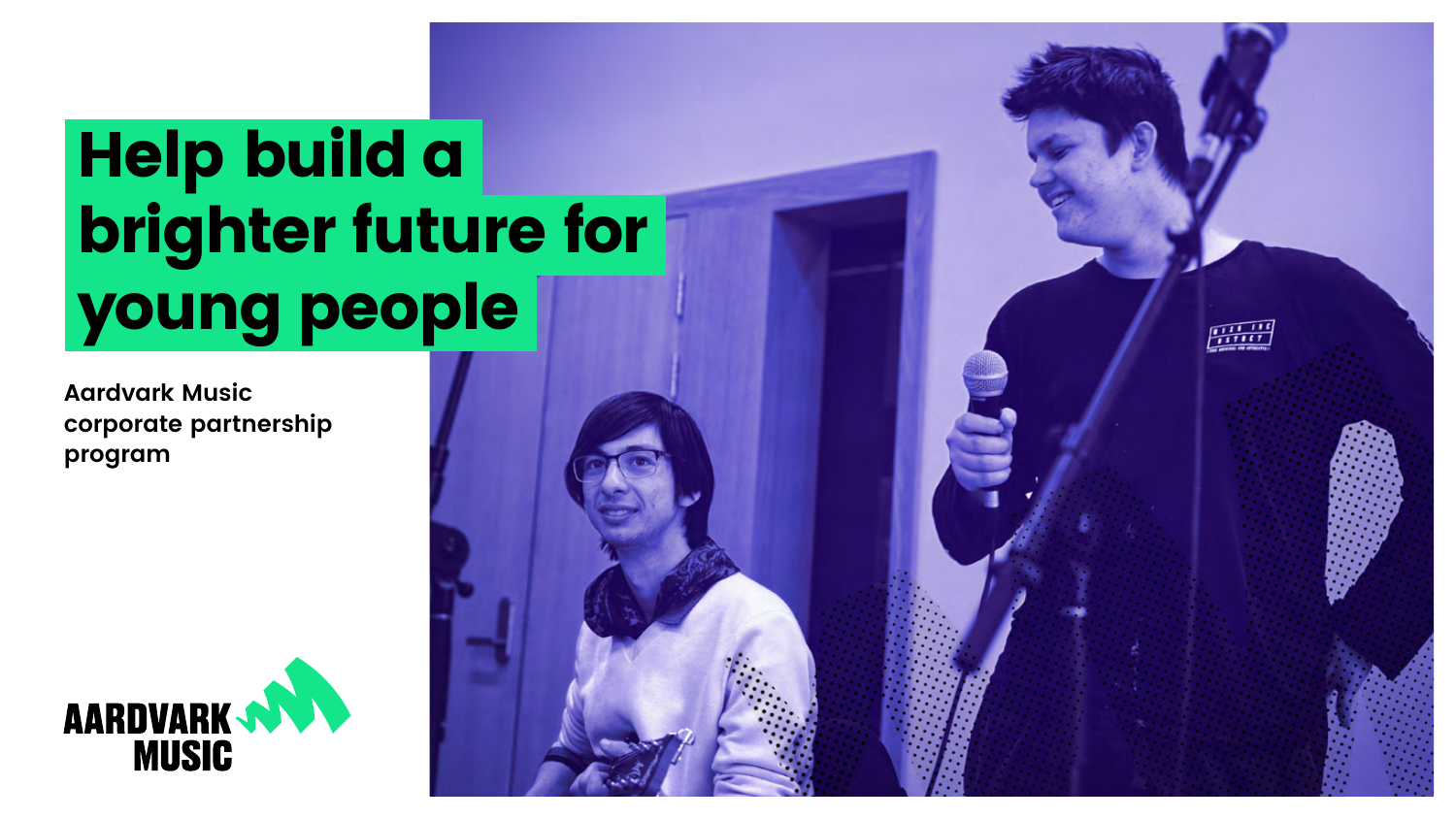## Creating music, community and opportunity

**Aardvark Music is a not-forprofit organisation that provides song-writing and music opportunities for vulnerable young people between the ages of 14 and 24.** 

Many of our young people have chronic physical and mental health issues and some have experience of homelessness. At Aardvark Music we believe in creative expression and its power to connect, inspire and transform.

Our programs are facilitated by both a music therapist and a professional musician so participants not only develop individual skills as songwriters and musicians, but also build teamwork, communication, social and emotional skills in a safe and supportive environment. Recording and live performance opportunities help foster confidence and a great sense of achievement.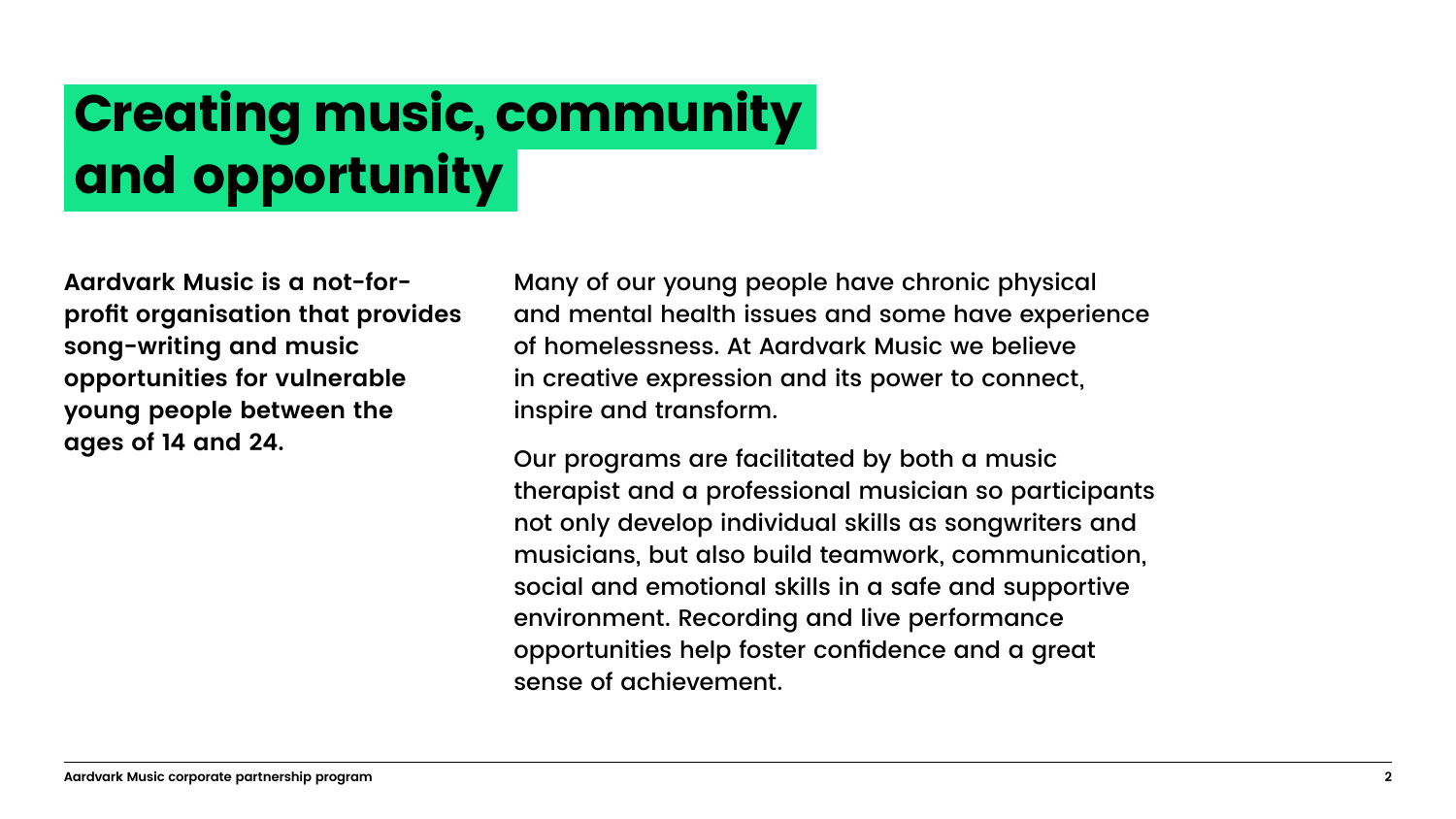**Eva, Aardvark AlumnI**



"Aardvark made me happy when I was the most unhappy I'd ever been. Not only did Aardvark encourage me to express myself, it allowed a space where judgement and selfcriticism did not impede that expression"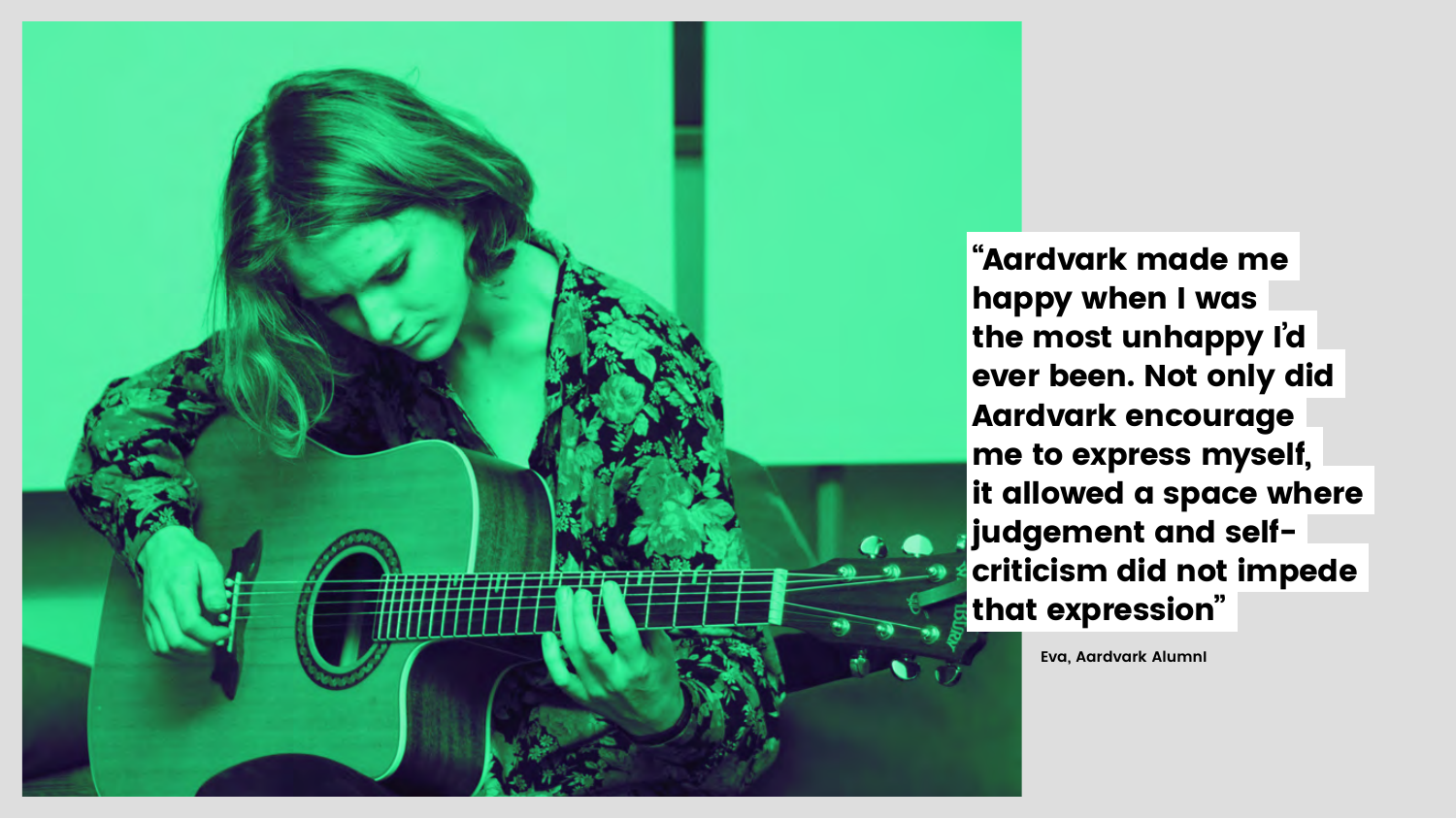



### Over a decade of changing lives

**Aardvark Music has a 10-year track record of working with music therapists and performing musicians at the top of their field. We bring out the best in vulnerable youth, help them tap into their creativity, build transferable skills and connect them with valuable opportunities in the music industry in Australia.** 

We run weekly song-writing and jam sessions with a cohort of 20 new young people each year, professionally record an album and present an endof-year live performance. We also run fortnightly sessions with our alumni community to keep them connected and developing new skills.

We achieve all this with 6 part-time staff, our board, ambassadors, a small number of volunteers and our growing community of funding partners, sponsors and donors.

> **Aardvark Music Ambassador, Gotye, running a workshop with the Aardvarkians, and album cover from 2019**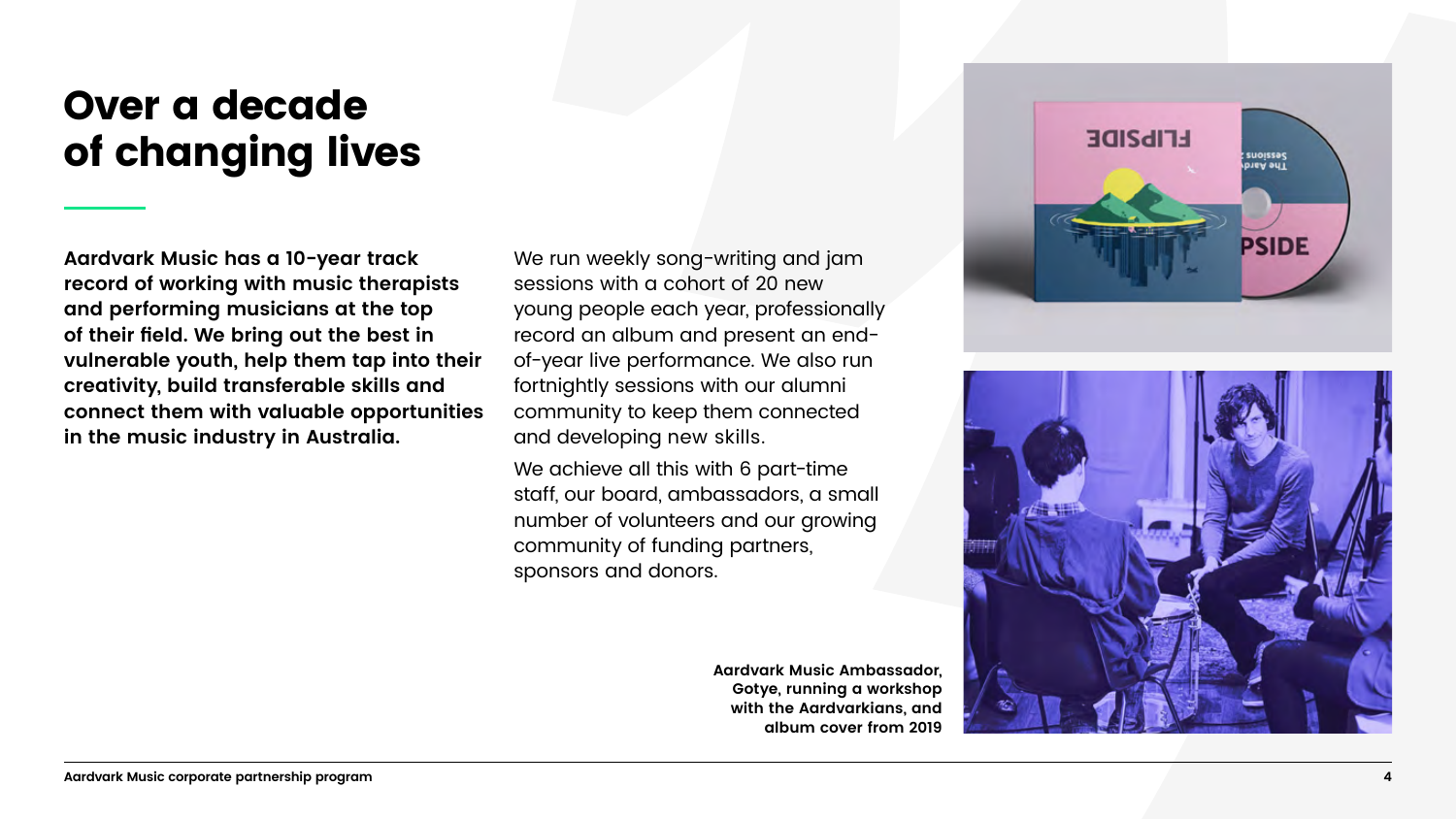### Structured support for young people

**Over the years we have built a strong and supportive culture for our young people through:**

Providing highly supported, free programs to encourage long-term engagement.

- Our ongoing peer support networks that provide a sense of belonging and community.
- Reducing barriers and increasing access to music opportunities.
- Providing pathways for our participants through leadership, work experience and employment.
- Providing opportunities for ongoing skills development and interaction with music industry professionals.
- Being inspired and directed by the insights of our young community, involving them at all levels of our organisation.
- Collaboration across all levels of our organisation; music therapists, resident songwriters, visiting artists, volunteers, the board, and our partners and supporters.

#### "Music fulfils many functions in the lives of teenagers, and one of them is in offering hope and friendship."

**Prof McFerran, K. Head of Music Therapy at Melbourne University, Former Aardvark Music Facilitator**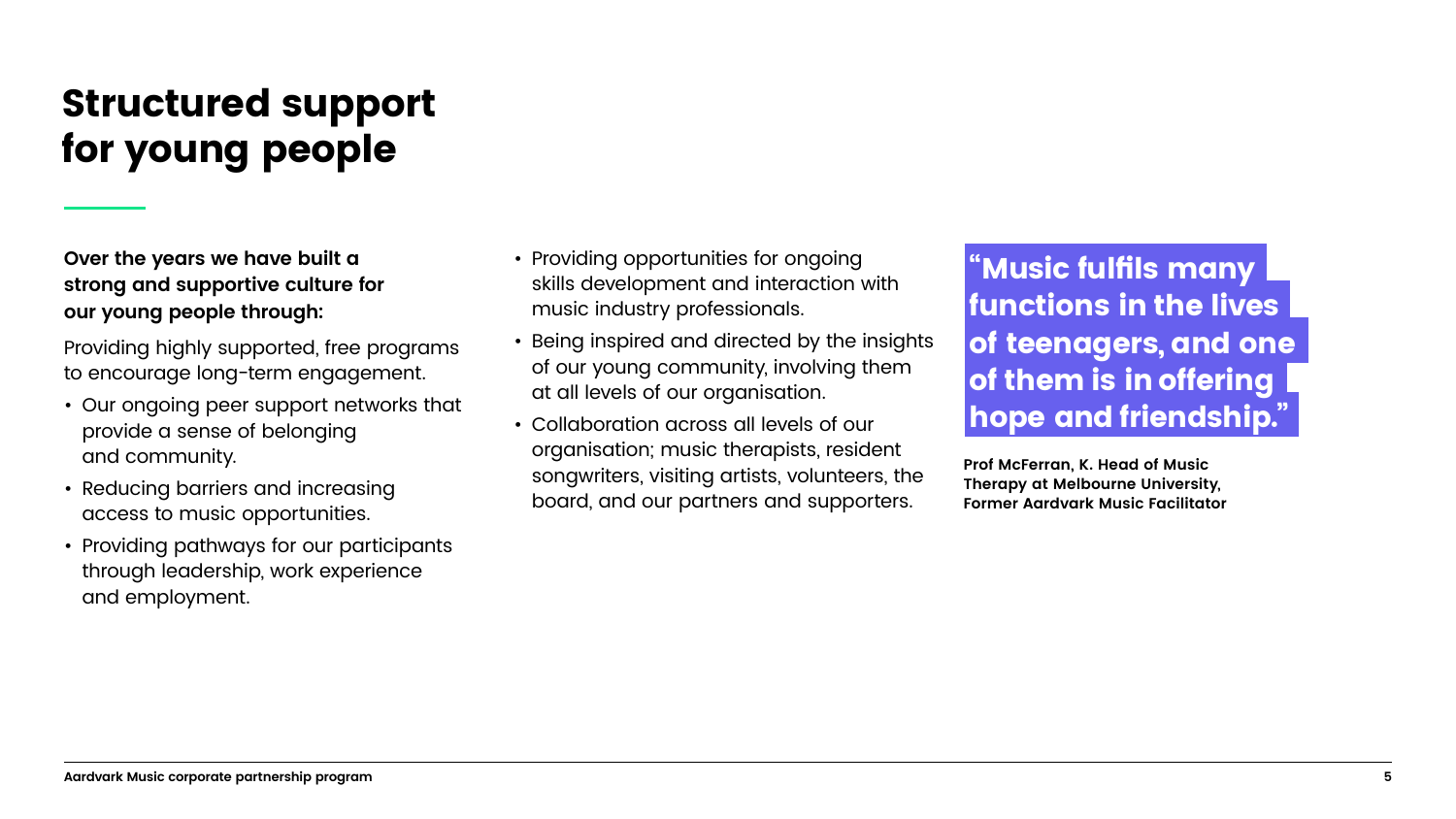## Your business can make a real difference

Many of the young people we support are referred to us by hospitals and social workers across Melbourne. Our referral partners report a growing need for mental health services to connect isolated young people in our community. **With your support as a partner, together we could reach out to more young at-risk Victorians each year.**

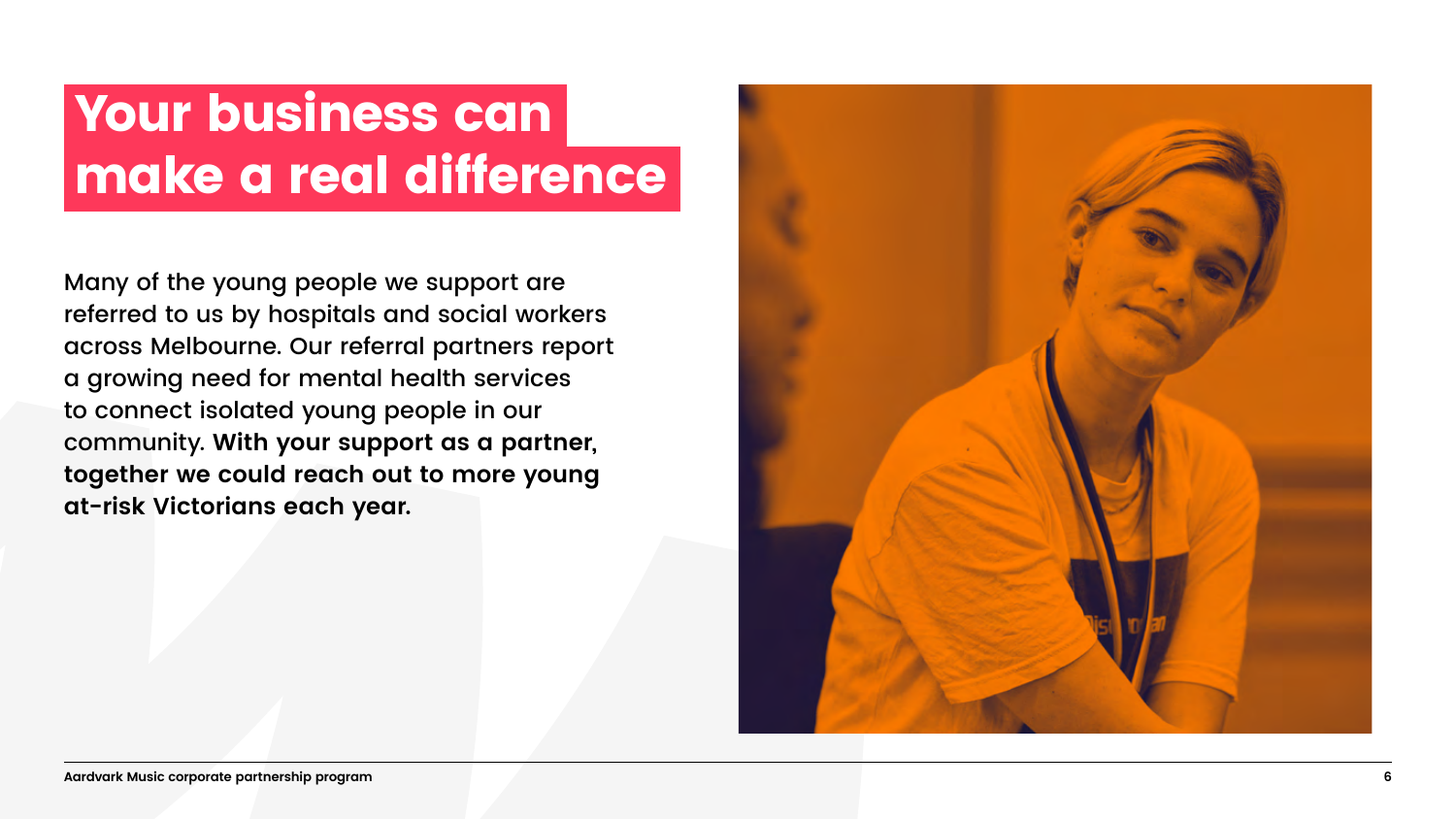#### Proven benefits for your business

**Partnership positions your organisation as an employer of choice through:**

- Professional development opportunities within Aardvark Music for your employees as volunteers supporting our young people.
- Employee participation in tailored Aardvark Music workshops for your organisation that can build team cohesion, collaboration and creativity.
- Demonstrating your commitment to supporting better mental health outcomes in our society through your support of Aardvark Music.

• Providing unique entertainment options at corporate and employee events (including Aardvark's Annual Album Launch) that demonstrate your Community & Social Responsibility (CSR) support of the arts and notfor-profit sector.

#### **As a partner with Aardvark, your organisation will:**

- Support proven music therapy that makes tangible and measurable differences to the lives of young Victorians at risk.
- Provide transferable skills and opportunities for young people to become active and resilient citizens.
- Enable a thriving arts and culture sector in Australia.

"Aardvark Music has reinspired my journey into music, lifting the struggles and inner demons of my mental health"

**Aardvarkian, 2018**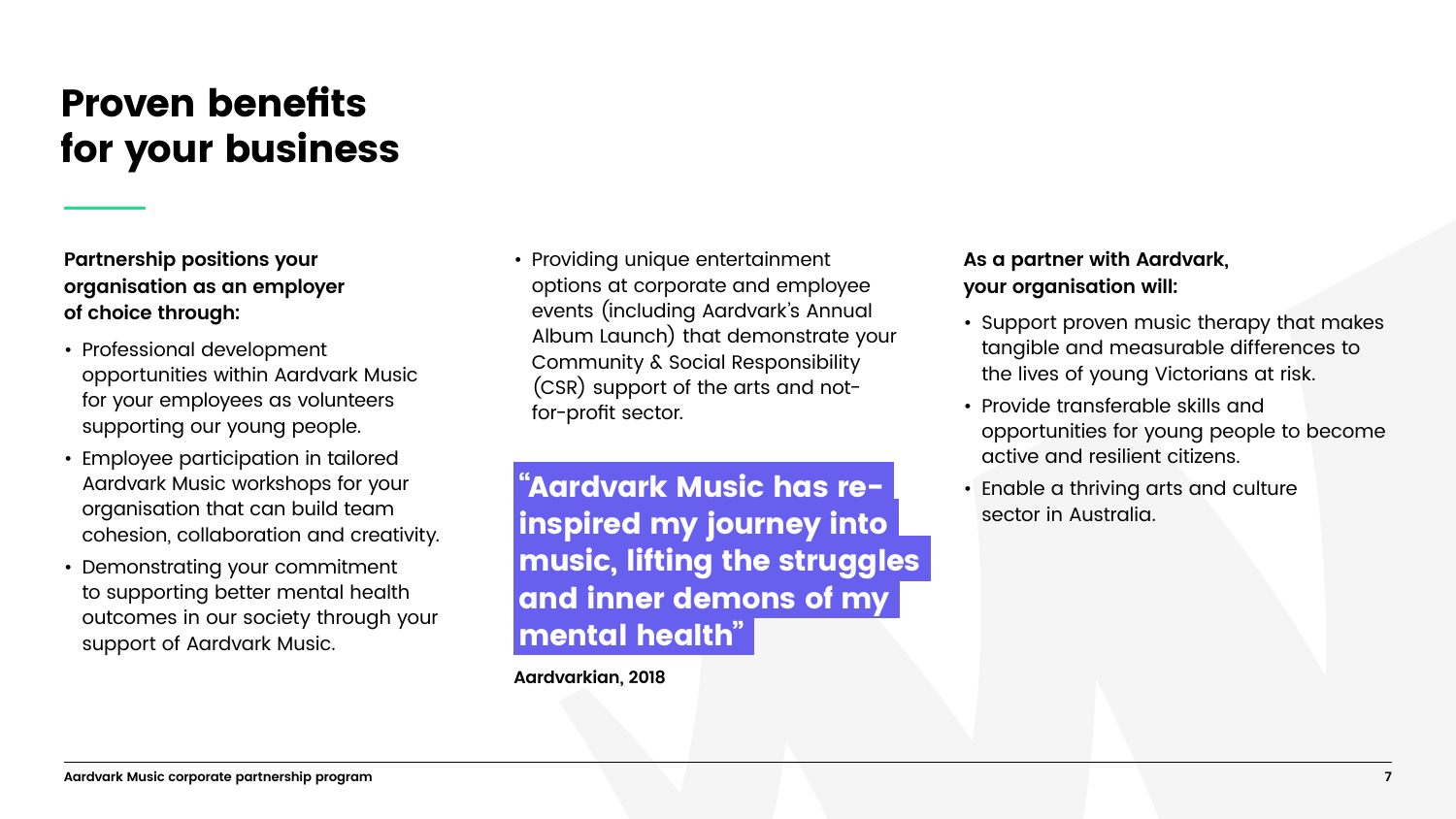### Measured funding outcomes

|                                                                                                                                                                        | <b>Stadium</b>   | <b>Festival</b>  | <b>Venue</b> | Garage                                        |
|------------------------------------------------------------------------------------------------------------------------------------------------------------------------|------------------|------------------|--------------|-----------------------------------------------|
|                                                                                                                                                                        | 50k and above PA | 30k and above PA | 5-20k PA     | Instrument donation<br>or participant sponsor |
| Complimentary tickets to Aardvark Music's annual album launch                                                                                                          |                  |                  |              |                                               |
| Receive a copy of the Aardvark Sessions album each year                                                                                                                |                  |                  |              |                                               |
| Quarterly newsletter to share with staff                                                                                                                               |                  |                  |              |                                               |
| Company Logo, link and blurb on Aardvark Website                                                                                                                       |                  |                  |              |                                               |
| Delivery of a tailored Team Building Workshop for your organisation                                                                                                    |                  |                  |              |                                               |
| Corporate branding at Aardvark Music annual album launch                                                                                                               |                  |                  |              |                                               |
| Aardvark Music presentation or performance at an annual company event                                                                                                  |                  |                  |              |                                               |
| Aardvark Music's creative inputs to add value to staff fundraisers                                                                                                     |                  |                  |              |                                               |
| Video updates and social media engagement tailored to your company                                                                                                     |                  |                  |              |                                               |
| Complementary download cards to access annual Aardvark Music album                                                                                                     |                  |                  |              |                                               |
| Ability to create bespoke company events including Aardvark staff and ambassadors<br>involved in discussions about music therapy, mental health and the music industry |                  |                  |              |                                               |

Aardvark Music report on short-term and long-term impact of pro bono work and donated funds, providing concrete examples of work completed, impact on young people involved, problems solved and opportunities that arose.

**Indicative benefits overview:**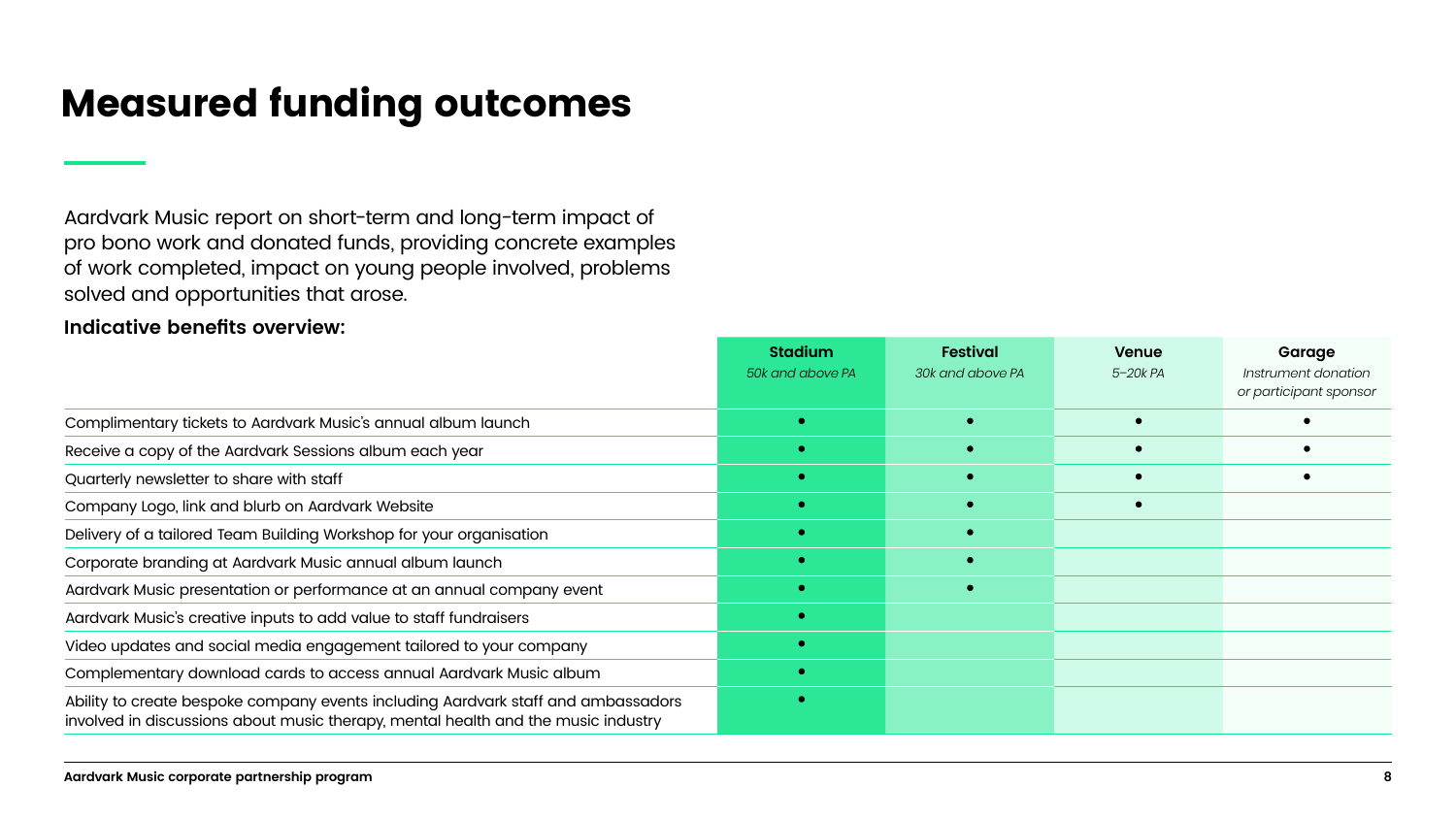**Stephanie Ryan, Social Community Administrator, Liberty Financial**



"Over the past eight years, Liberty has loved hearing the amazing stories of young people and how they've been impacted by the opportunities at Aardvark. As part of our partnership, every year we invite Aardvarkians to perform at our End Of Year Celebration and we love being able to provide them with a platform to rock out and share their talents with us!"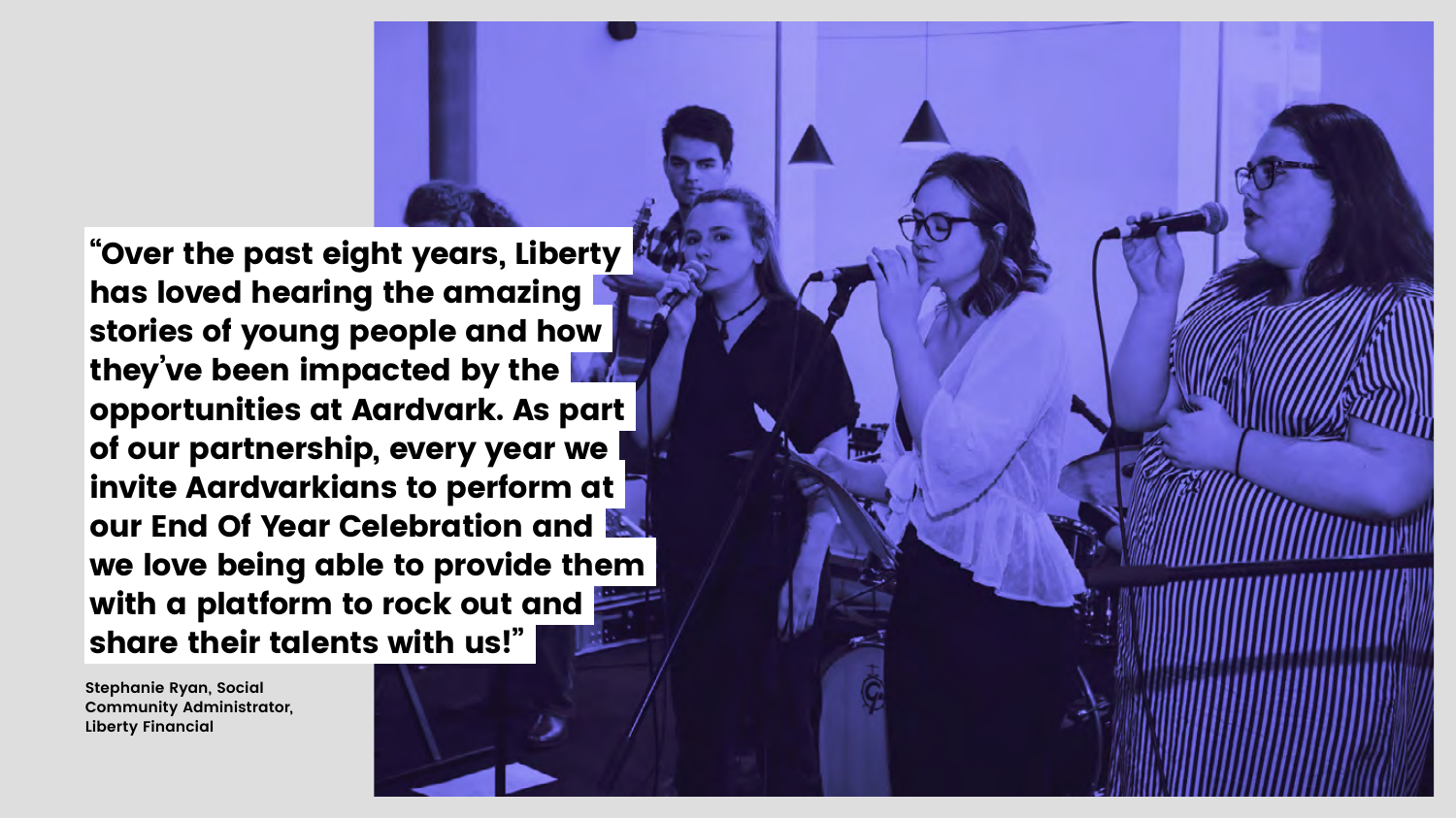

## Get involved Get in touch

**We welcome you to get to know Aardvark Music better, here are some ways to meet the team and find out more:**

- Visit us during one of our song-writing or recording sessions and see the young participants and facilitators in action.
- Drop in to one of our online chats and song sessions.
- Meet members of our board to talk about involvement.
- Attend one of Aardvark Music's CD Launches or performance events.
- Visit our website for more information about our activities or to see our alumni talk about their experiences at www.aardvarkmusic.org

#### **We'd love to discuss further any partnership and sponsorship opportunities that support our work and align with your organisation:**

**Sarah Summers** Partnerships Director E: sarah@aardvarkmusic.org P: 0438 808 141